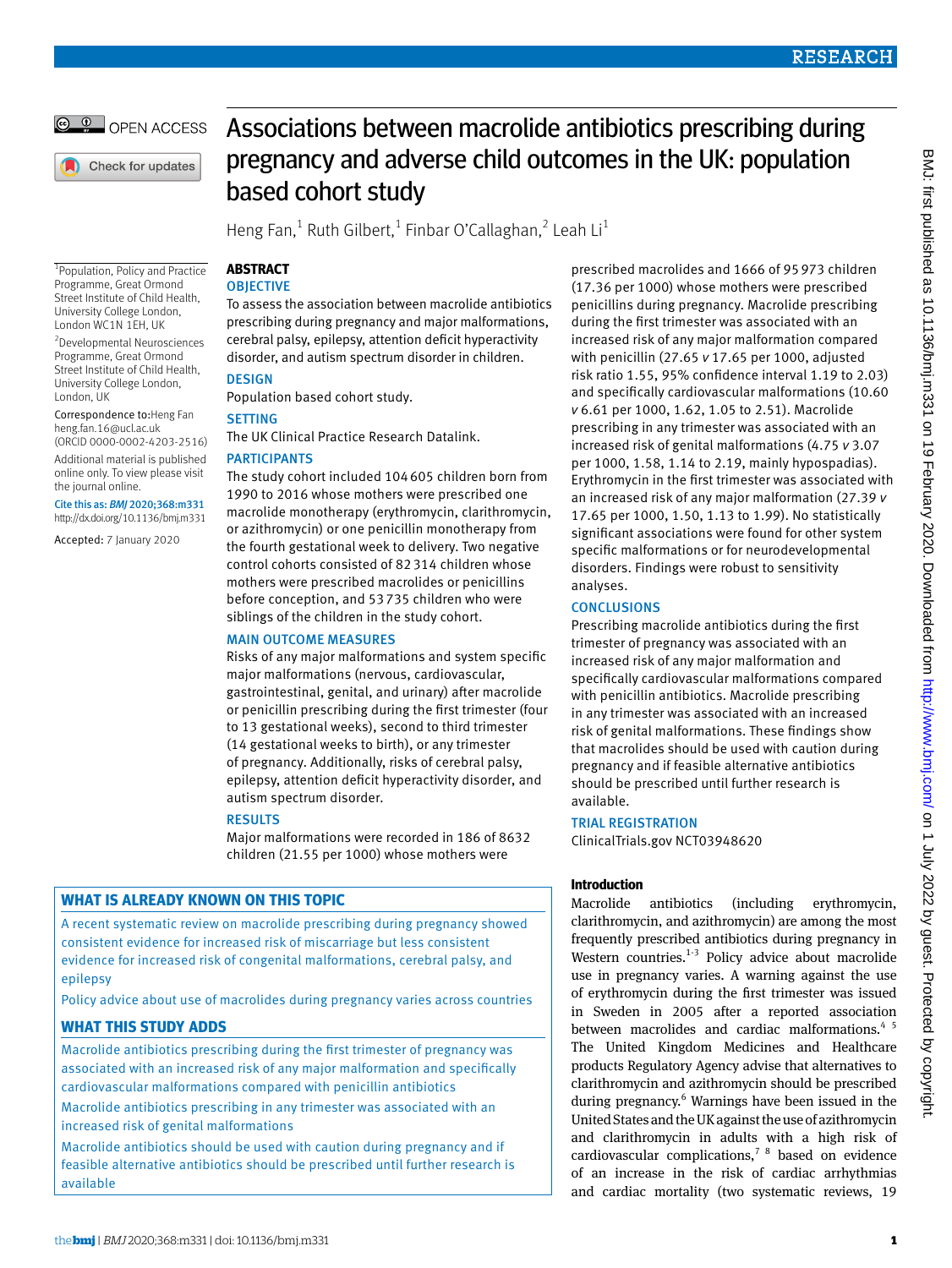randomised controlled trials).<sup>9 10</sup> A recent systematic review on the use of macrolides during pregnancy showed consistent evidence of an increased risk of miscarriage, but less consistent evidence for congenital malformations, cerebral palsy, and epilepsy. $11$ 

We conducted a large, retrospective cohort study with data from a UK representative primary care database to address these uncertainties. We compared children born to mothers prescribed macrolide antibiotics during pregnancy with those whose mothers were prescribed penicillins to minimise the effects of confounding because of infection. Macrolides are often used as alternatives for patients with penicillin allergy; penicillins have long established safety records during pregnancy.2 6 12 We hypothesised that macrolides might induce fetal cardiac arrhythmia and short term fetal hypoxia,13-15 and so we compared major malformations and neurodevelopmental disorders in children that could result from short term fetal hypoxia.

#### **Methods**

#### Study population

We used records from the Clinical Practice Research Datalink (CPRD), a large anonymised primary care database that covers 6.9% of the UK population.<sup>16</sup> CPRD is broadly representative of the national population in terms of age, sex, and ethnicity. The database comprises records of consultations, diagnoses and symptoms, tests, referrals to and feedback from secondary care, health related behaviours, and additional care administered as part of routine general practice. Prescription data are automatically recorded when prescriptions are issued. $16$  In the UK, general practices are the main point of contact for non-emergency medical care, including pregnancy, and CPRD has been extensively used in pharmacoepidemiology studies in pregnancy. $17-20$  We report our findings according to the REporting of studies Conducted using Observational Routinely collected Data (RECORD) guideline (supplementary table  $S1$ ).<sup>21</sup>

We used the mother-baby link on CPRD to create a cohort of all babies who were born alive in the UK from January 1990 to June 2016, $^{22}$  and estimated the date of the last menstrual period for all mothers (supplementary text S1). We included children registered with the general practice within 6 months of birth whose mothers were aged 14-50 years and registered with a CPRD practice from at least 50 weeks before the estimated last menstrual period. We excluded children with known chromosomal abnormalities and children whose mothers were prescribed a known teratogenic drug during pregnancy (warfarin, angiotensin converting enzyme inhibitors, antineoplastic agents, isotretinoin, misoprostol, or thalidomide). Children were followed from birth to 14 years, death, or end of follow-up (June 2016), whichever came first.

The Independent Scientific Advisory Committee for Medicines and Healthcare products Regulatory Agency Database Research approved the study protocol (19\_038R2). We registered the study on ClinicalTrials. gov (NCT03948620).

### Prescriptions

We included children whose mothers were prescribed one episode of macrolide monotherapy or one episode of penicillin monotherapy between four gestational weeks and delivery (hereafter, any trimester). One episode of monotherapy refers to one or more consecutive prescriptions for a single antibiotic separated by no more than 30 days and uninterrupted by prescriptions for other antibiotic drugs. We started the time window at four gestational weeks to evaluate all prescriptions from five gestational weeks, the start of organogenesis, and allowed for a typical prescription of one week. We further divided the time window into four gestational weeks to 13 gestational weeks (first trimester), the critical period for most major malformations, and 14 gestational weeks to birth (second to third trimester). $^{23}$  We created two negative control cohorts: firstly, children of mothers prescribed one macrolide or penicillin monotherapy 50-10 weeks before the last menstrual period and not included in the study cohort; and secondly, siblings of the children in the study cohort. Prescriptions of macrolides and penicillins were identified using a drug code list based on the British National Formulary (chapters 5.1.5 and 5.1.1). The index date of exposure is the date of the first prescription of the monotherapy (fig 1).

#### **Outcomes**

The main outcomes were major malformations (any and system specific) and four neurodevelopmental disorders. Major malformations were identified from 11 system specific malformations defined by the European Surveillance of Congenital Anomalies (EUROCAT).<sup>24</sup> We included five system specific malformations (nervous, cardiovascular, gastrointestinal, genital, and urinary) which met prespecified power criteria using the EUROCAT prevalence table.<sup>25</sup> Supplementary table S2 and text S2 report further details. We present the most frequent codes recorded for each system specific malformation in supplementary table S3.

Neurodevelopmental disorders (cerebral palsy, epilepsy, attention deficit hyperactivity disorder, and autism spectrum disorder) were defined as the time to the first diagnostic or treatment code that indicated the outcome by 14 years old. We used the random forest approach to identify children who potentially had cerebral palsy based on informative prescription or Read codes, as previously described.<sup>26</sup> A paediatric neurologist (FOC) who was blinded to prenatal antibiotic exposure validated these potential cases. We identified other neurodevelopmental disorders (epilepsy, attention deficit hyperactivity disorder, and autism spectrum disorder) by using previously validated criteria and diagnostic codes or prescriptions (supplementary table S2).

## Covariates

Macrolides are widely used as alternatives for women with suspected allergy to penicillins,<sup>6</sup> therefore comparison with penicillins could minimise confounding because of infection. However, residual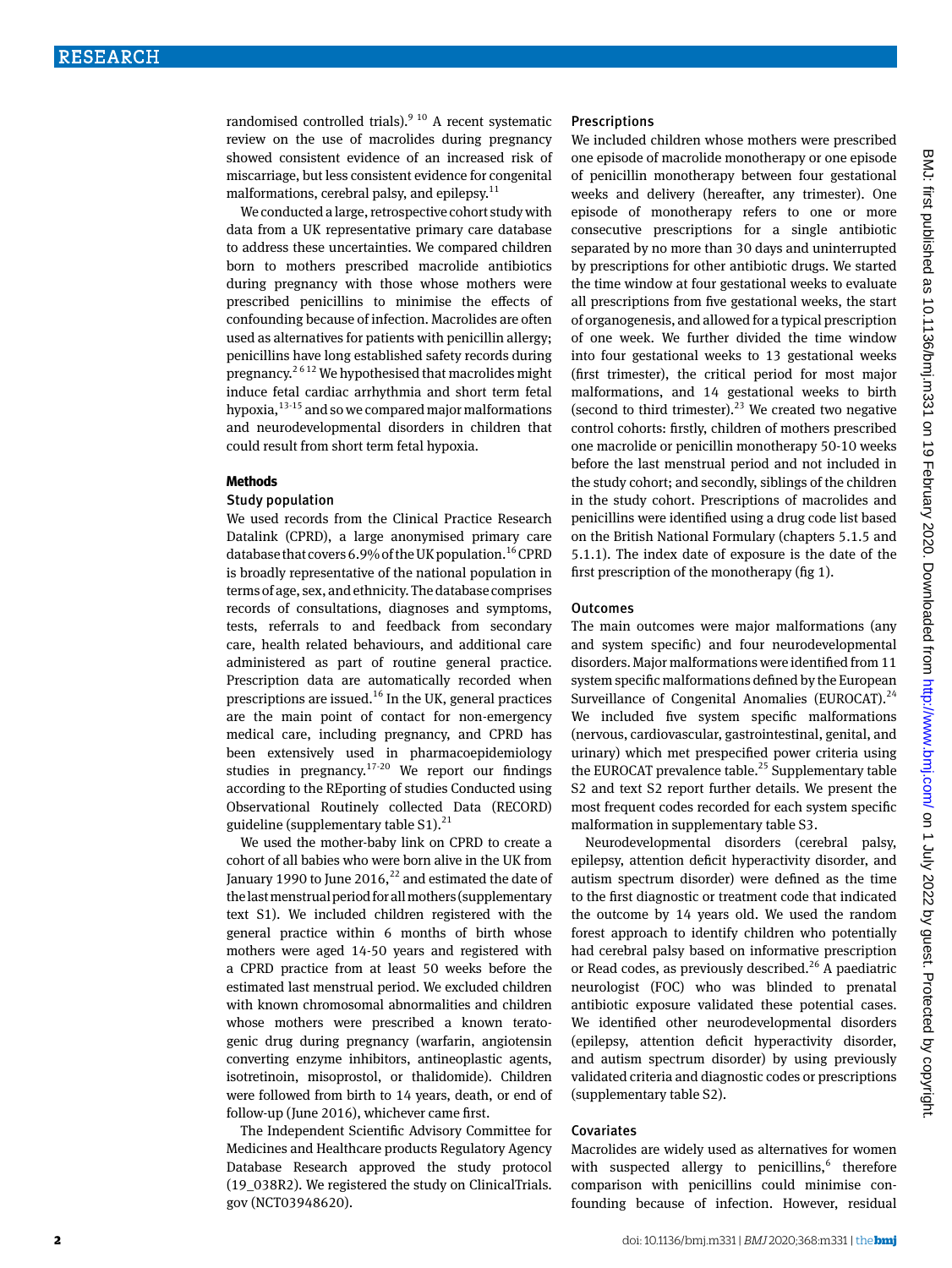

Fig 1 | Flowchart of study cohort. Mothers could have had more than one pregnancy. \*Acceptable patients were those who met the Clinical Practice Research Datalink (CPRD) threshold for data quality in general practices defined as contributing up to standard data. †9484 children were included in both negative control cohorts

confounding might exist if macrolides were prescribed for specific indications (eg, chlamydia), or when potential risk factors for malformations or neurodevelopmental outcomes differed between treatment groups.

We included the following covariates: maternal characteristics at conception and chronic risk factors (age at delivery, calendar year of delivery, alcohol misuse, illicit drug use, tobacco use, obesity, hypertension, diabetes, anxiety, depression, and epilepsy); and pregnancy related variables (parity, multiple birth, chronic medical treatments, genitourinary tract infections and sexually transmitted infections during pregnancy). Genitourinary tract infections and sexually transmitted infections are potentially associated with preterm labour (or congenital malformations) and we adjusted for these events as confounders (defined in supplementary table  $S4$ ).<sup>27</sup>

## Statistical analysis

We derived the standardised difference (>0.1 as meaningful imbalances) to assess covariate balance between the macrolide and penicillin groups. $28$  For malformations, calculated absolute risks (per 1000 children) and risk ratios with 95% confidence intervals using log binomial models. For neurodevelopmental disorders for which the follow-up time could be censored, we estimated absolute rates (per 1000 person years) and hazard ratios with 95% confidence intervals by using Cox proportional hazard models. We tested the proportional hazard assumption by using Schoenfeld residuals after all Cox proportional hazard models had been calculated. Robust standard errors were estimated to account for the clustering of siblings and multiple births in mothers.

We adjusted models for covariates by using the following method. We derived the propensity score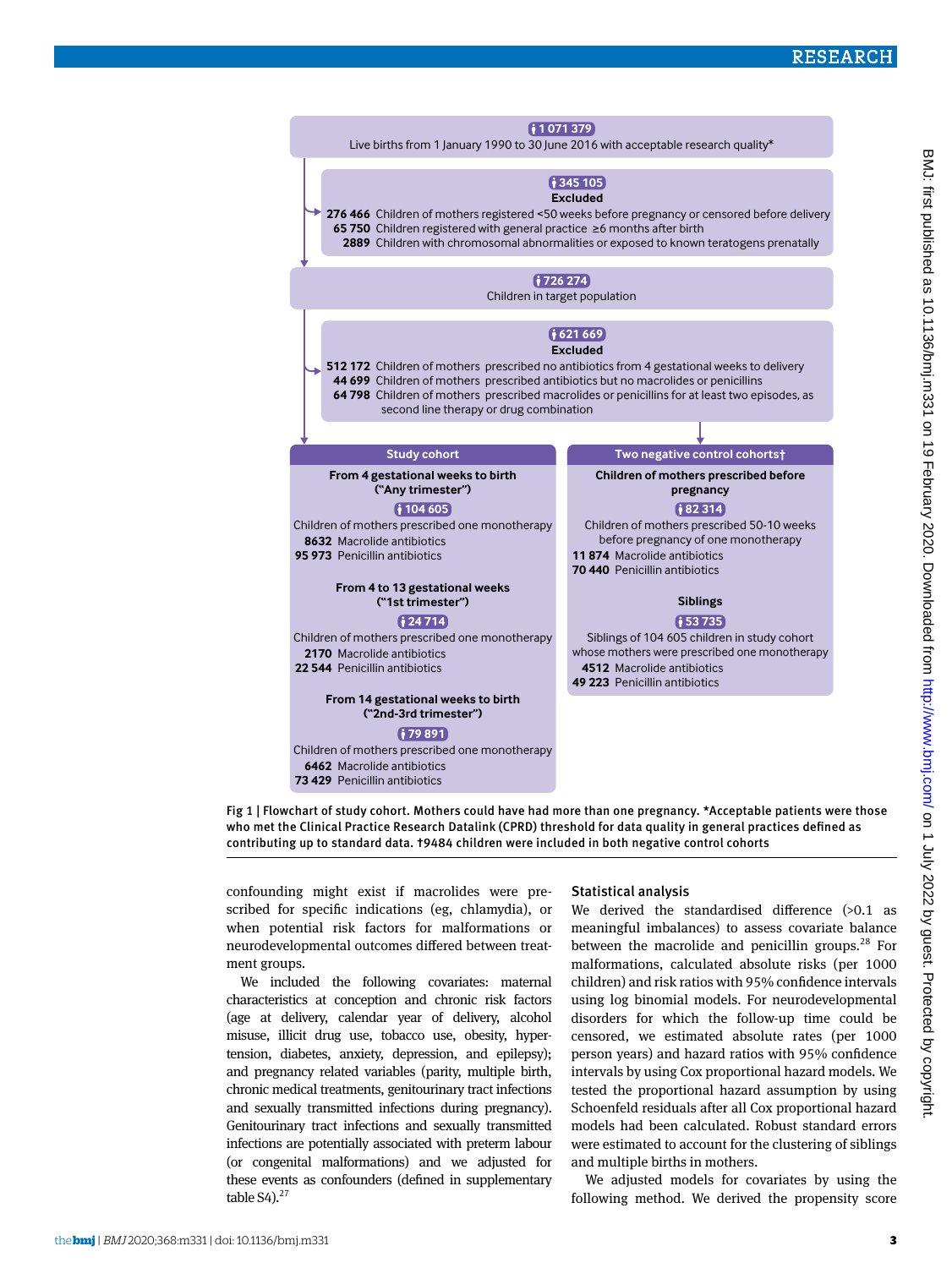(predicted probability of macrolides *v* penicillins) with logistic regression, divided the propensity score of the macrolide group into 50 strata, and weighted children in the penicillin group in each stratum according to the distribution of the propensity score of the macrolide group.<sup>29</sup>

The primary analysis compared children of mothers prescribed one macrolide monotherapy or one penicillin monotherapy during the first trimester, the second to third trimester, and any trimester. We performed subgroup analyses by macrolide subtype because studies in non-pregnant adults suggest that clarithromycin and azithromycin could have a stronger arrhythmic effect than erythromycin,<sup>7</sup>  $8$ and azithromycin is more likely to be indicated for sexually transmitted infections. We also analysed treatment duration (less than seven days and seven days or longer, macrolides *v* penicillins) to evaluate a dose dependent effect of macrolides.

#### Sensitivity analysis

We evaluated potential confounding by unmeasured familial characteristics. Firstly, we conducted a negative control analysis in mothers prescribed either macrolides or penicillins 50-10 weeks before their last menstrual period. Secondly, we performed a negative control analysis among siblings. We compared the risks of adverse outcomes between siblings of children in the study cohort whose mothers were prescribed macrolides and siblings of children in the study cohort whose mothers were prescribed penicillins. A null finding in these two analyses would provide indirect evidence of no substantial residual confounding owing to differences in family related factors between mothers prescribed macrolides and those prescribed penicillins (eg, maternal socioeconomic status and genetic factors).

Thirdly, to mitigate confounding by infection, we restricted analyses to children whose mothers were prescribed antibiotics for respiratory tract infections (prescribed within six days of diagnosis); we expected comparable or larger effect sizes than those obtained in the primary analysis. Respiratory tract infections are one of the most common indications for antibiotic prescriptions. When these infections are diagnosed in primary care, they are usually selflimiting with viral causes. Therefore, any benefit (in terms of reduced risk of adverse outcomes in children) from antibiotic treatment of bacterial respiratory tract infections would be small or negligible, and the chance of detecting potential adverse effects of antibiotic treatment would be increased. Fourthly, we performed probabilistic multiple bias analyses to quantify the potential bias caused by outcome misclassification and live birth bias. Live birth bias might occur because we did not include pregnancies in the cohort that resulted in fetal deaths, which could occur disproportionately in women prescribed macrolides and in those prescribed penicillins.

As a post hoc analysis, we assessed whether common specific malformations were associated with maternal prescribing of macrolides versus penicillins. We only analysed outcomes when at least five children were affected in the macrolides group. All analyses were conducted in RStudio version 3.5.1.

#### Patient and public involvement

This study was based on secondary analyses of an administrative database and did not directly involve patient participants. We did not involve patients in designing the research question, outcome measures, or interpretation or writing up of results of this study.

#### **Results**

Mothers of 31% of children in the target population were prescribed at least one antibiotic during pregnancy. Penicillins and macrolides accounted for about 69% and 10% of the prescriptions, respectively, with an average of 62% as the single monotherapy during pregnancy (fig 1 and fig 2).

The study cohort included 104605 children, of whom 8632 (8.3%) were born to mothers prescribed one macrolide monotherapy and 95973 (91.7%) were born to mothers prescribed one penicillin monotherapy during pregnancy. The children were followed for a median of 5.8 years (interquartile range 2.4-12.1 years) after birth. In one negative control cohort, 82314 children were born to mothers prescribed macrolides (n=11874) or penicillins (n=70440) before conception. In the second negative control cohort, 53735 children were identified as siblings of children in the study cohort who were prenatally exposed to macrolides (n=4512) or penicillins (n=49223; fig 1).

Maternal characteristics were similar in the macrolide antibiotic group and the penicillin antibiotic group. Characteristics were also similar according to time of prescription: during the first trimester, second to third trimester, or 50-10 weeks before pregnancy, with differences balanced after propensity score adjustment (table 1 and supplementary tables S5-S7).

## Primary analysis

The prevalence of major malformations was 27.7 per 1000 livebirths in mothers prescribed macrolides in the first trimester, and 19.5 per 1000 livebirths in mothers prescribed macrolides in the second to third trimester. Equivalent rates in the penicillin group were stable (17.7 and 17.3 per 1000 livebirths, respectively). Macrolide prescribing in the first trimester was associated with increased risk of any malformation (adjusted risk ratio 1.55, 95% confidence interval 1.19 to 2.03), and specifically, cardiovascular malformations (10.6 *v* 6.6 per 1000 livebirths; adjusted risk ratio 1.62, 95% confidence interval 1.05 to 2.51; fig 3).

Macrolide prescribing during the second to third trimester showed no increased risk of any major malformation (adjusted risk ratio 1.13, 95% confidence interval 0.94 to 1.36). However, we observed a borderline association with gastro-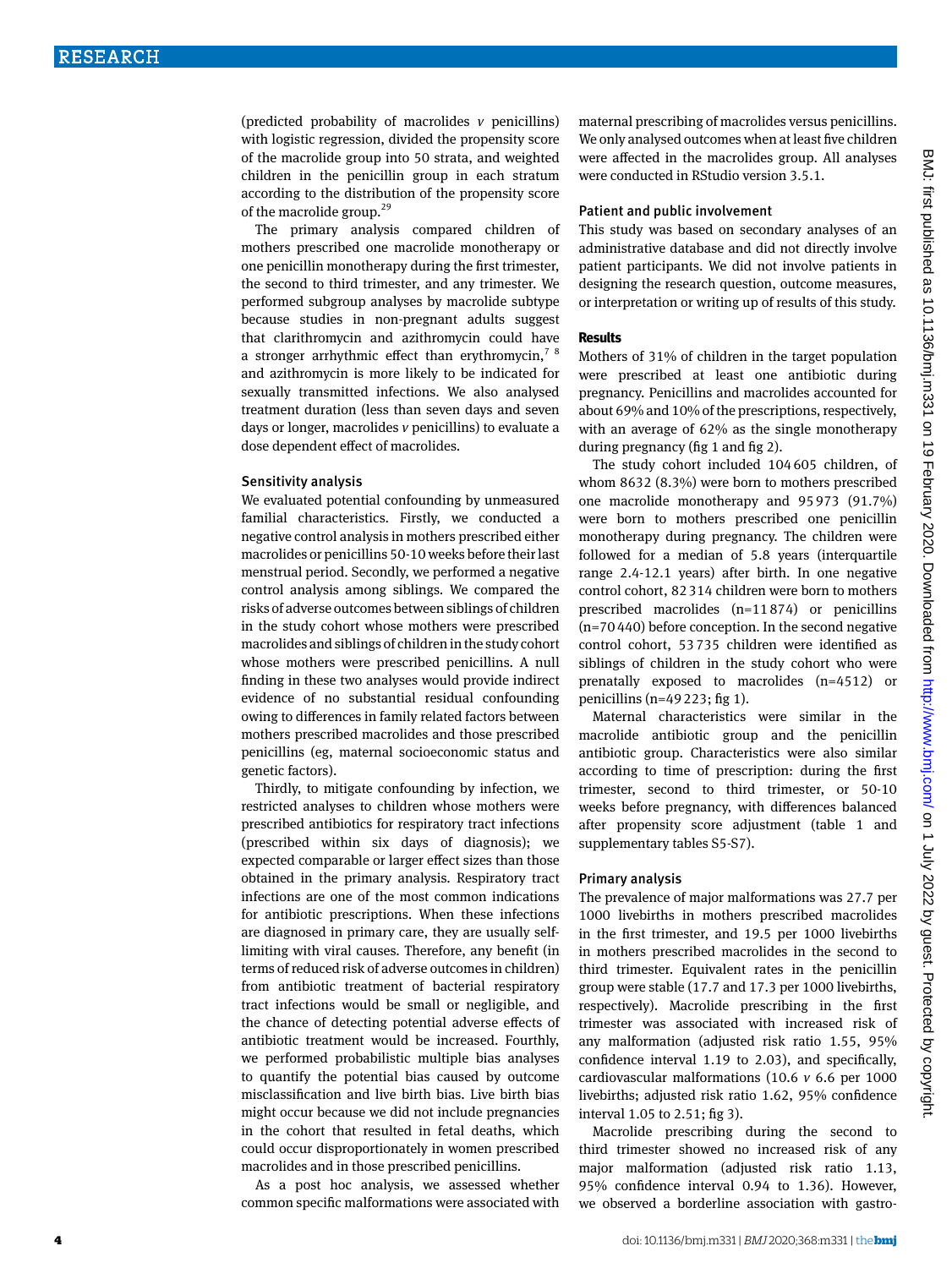

Fig 2 | Antibiotic prescriptions during pregnancy in this study. \*9698 and 101 969 children were prenatally exposed to only one monotherapy of macrolides and penicillins, respectively. Study cohort included 8632 and 95 973 children exposed to antibiotics between four gestational weeks and birth (fig 1)

intestinal malformations (1.89, 1.00 to 3.58). Macrolide prescribing in any trimester was associated with an increased risk of genital malformations (1.58, 1.14 to 2.19; mainly hypospadias, as we show in the post hoc analyses in supplementary table S12). We found no association between the four neurodevelopmental disorders and macrolide prescribing during pregnancy (fig 3).

Analyses of subtypes of macrolide were limited owing to few events. Erythromycin prescribing during the first

Table 1 | Unadjusted and propensity score adjusted baseline characteristics of children whose mothers were prescribed macrolides or penicillins from four to 13 gestational weeks (first trimester). Values are numbers (percentages) unless indicated otherwise

| Characteristics                         |                   | Unadjusted         |                          | Propensity score adjusted* |                    |                          |
|-----------------------------------------|-------------------|--------------------|--------------------------|----------------------------|--------------------|--------------------------|
|                                         | <b>Macrolides</b> | <b>Penicillins</b> | St.diff                  | <b>Macrolides</b>          | <b>Penicillins</b> | St.diff                  |
| No of children                          | 2170              | 22544              |                          | 2170                       | 22509.8            |                          |
| Maternal baseline characteristics       |                   |                    |                          |                            |                    |                          |
| Age at delivery:                        |                   |                    | 0.108                    | $\overline{\phantom{0}}$   |                    | 0.008                    |
| 13-19                                   | 130 (6.0)         | 986 (4.4)          |                          | 130(6.0)                   | 1372.2 (6.1)       | $\overline{\phantom{0}}$ |
| $20 - 24$                               | 377 (17.4)        | 3510 (15.6)        | $\qquad \qquad -$        | 377 (17.4)                 | 3881.9 (17.2)      | $\qquad \qquad -$        |
| $25 - 29$                               | 524(24.1)         | 6223 (27.6)        | $\qquad \qquad -$        | 524(24.1)                  | 5437.1 (24.2)      | $\overline{\phantom{0}}$ |
| $30 - 34$                               | 664 (30.6)        | 6892 (30.6)        | $\qquad \qquad -$        | 664 (30.6)                 | 6941.3 (30.8)      | $\overline{\phantom{0}}$ |
| $35 - 50$                               | 475 (21.9)        | 4933 (21.9)        | $\overline{\phantom{m}}$ | 475 (21.9)                 | 4877.3 (21.7)      | $\equiv$                 |
| Calendar year of delivery:              |                   |                    | 0.115                    |                            |                    | 0.016                    |
| 1990-94                                 | 170(7.8)          | 2225(9.9)          | $\qquad \qquad -$        | 170 (7.8)                  | 1843.0 (8.2)       | $\overline{\phantom{0}}$ |
| 1995-99                                 | 318 (14.7)        | 3746 (16.6)        | $\qquad \qquad -$        | 318 (14.7)                 | 3323.8 (14.8)      | $\equiv$                 |
| 2000-04                                 | 496 (22.9)        | 4404 (19.5)        | $\qquad \qquad -$        | 496 (22.9)                 | 5175.9 (23.0)      | $\overline{\phantom{0}}$ |
| 2005-09                                 | 568 (26.2)        | 5594 (24.8)        | $\overline{\phantom{m}}$ | 568 (26.2)                 | 5781.4 (25.7)      | $\qquad \qquad -$        |
| 2010-16                                 | 618(28.5)         | 6575 (29.2)        | $\qquad \qquad -$        | 618(28.5)                  | 6385.8 (28.4)      | $\qquad \qquad -$        |
| Alcohol misuse                          | 129(5.9)          | 1047(4.6)          | 0.058                    | 129(5.9)                   | 1353.6 (6.0)       | 0.003                    |
| Illicit drug use                        | 31(1.4)           | 243(1.1)           | 0.032                    | 31(1.4)                    | 323.6(1.4)         | 0.001                    |
| Tobacco use                             | 790 (36.4)        | 7412 (32.9)        | 0.074                    | 790 (36.4)                 | 8168.1 (36.3)      | 0.002                    |
| Obesity                                 | 262(12.1)         | 2578 (11.4)        | 0.020                    | 262(12.1)                  | 2742.7 (12.2)      | 0.003                    |
| Hypertension                            | 161(7.4)          | 1623(7.2)          | 0.008                    | 161(7.4)                   | 1655.9 (7.4)       | 0.002                    |
| <b>Diabetes</b>                         | 68(3.1)           | 782(3.5)           | 0.019                    | 68(3.1)                    | 710.3(3.2)         | 0.001                    |
| Anxiety                                 | 74 (3.4)          | 556(2.5)           | 0.056                    | 74(3.4)                    | 763.1(3.4)         | 0.001                    |
| Depression                              | 227 (10.5)        | 2288 (10.1)        | 0.01                     | 227(10.5)                  | 2381.0 (10.6)      | 0.004                    |
| Epilepsy                                | 25(1.2)           | 155(0.7)           | 0.049                    | 25(1.2)                    | 238.4(1.1)         | 0.009                    |
| Pregnancy related characteristics       |                   |                    |                          |                            |                    |                          |
| Parity $\geq 1$                         | 782 (36.0)        | 8080 (35.8)        | 0.004                    | 782 (36.0)                 | 8070.8 (35.9)      | 0.004                    |
| Multiple births                         | 52(2.4)           | 535(2.4)           | 0.002                    | 52(2.4)                    | 564.5(2.5)         | 0.007                    |
| Genitourinary tract infection           | 90(4.1)           | 2796 (12.4)        | 0.303                    | 90(4.1)                    | 889.2 (4.0)        | 0.010                    |
| Sexually transmitted infection          | 102(4.7)          | 301(1.3)           | 0.198                    | 102(4.7)                   | 978.2(4.3)         | 0.017                    |
| Treatment of chronic medical conditions | 422 (19.4)        | 4066 (18.0)        | 0.036                    | 422 (19.4)                 | 4388.4 (19.5)      | 0.001                    |

\*Exposure propensity scores were measured as predicted probability of receiving macrolides versus penicillins, conditional on maternal and pregnancy related characteristics included in this table. Fifty strata were created based on distribution of propensity score of macrolides group. Weights for penicillin group were calculated according to distribution of macrolide group among strata and were used to estimate adjusted baseline characteristics. A meaningful between group imbalance was assessed by absolute standardised difference (St.diff=difference in means in units of standard deviation) of more than 0.1. Numbers in adjusted penicillin group were non-integer because they were weighted based on distribution of propensity score of macrolide group.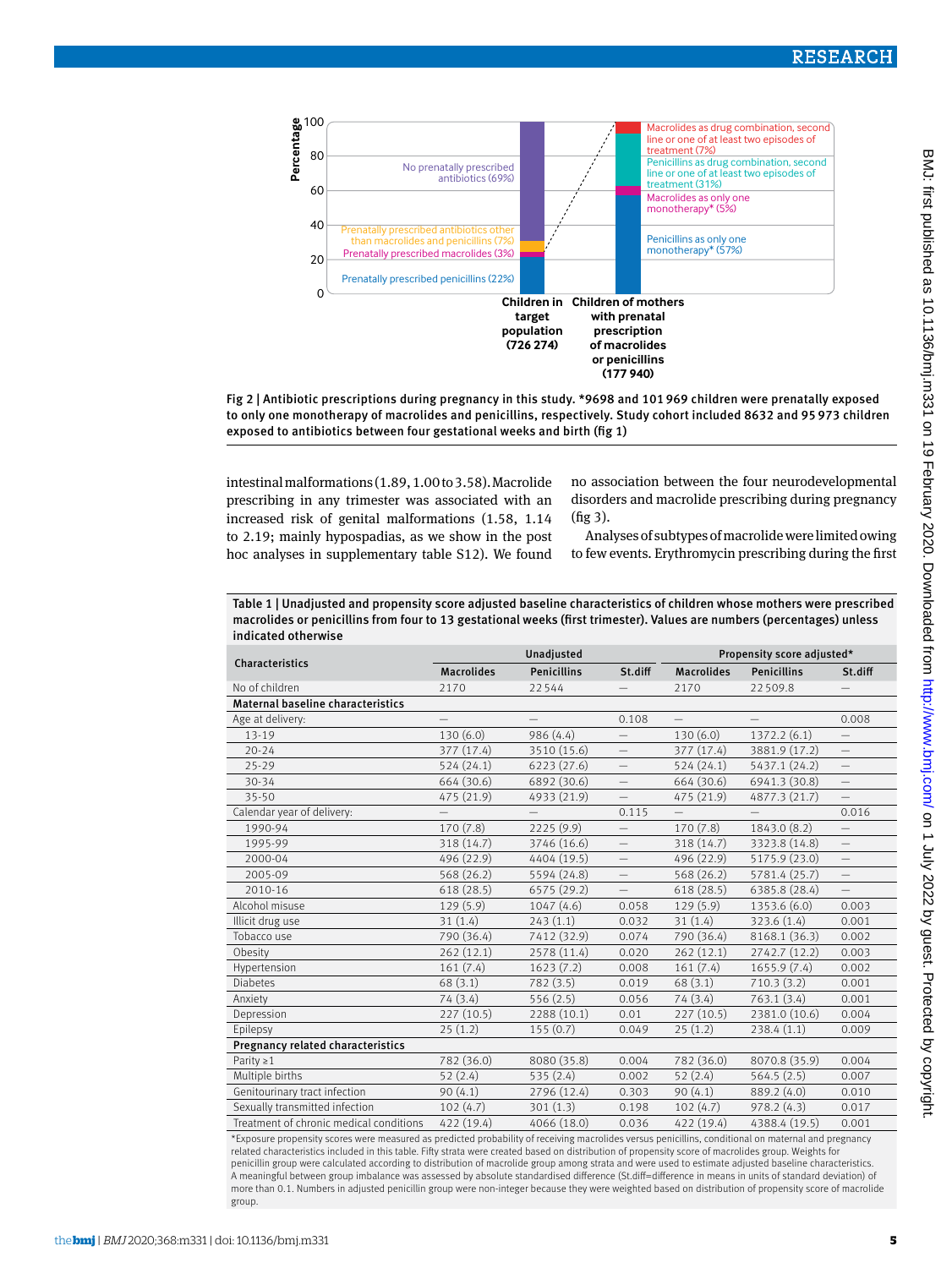|                                      |           |      | Risk per 1000 live             |                    |                                                             |                                      |            |
|--------------------------------------|-----------|------|--------------------------------|--------------------|-------------------------------------------------------------|--------------------------------------|------------|
|                                      |           |      | No of events 1000 person years | births or rate per | Adjusted risk ratio<br>/hazard ratio                        | Adjusted risk ratio<br>/hazard ratio | P<br>value |
| <b>Adverse outcome</b>               | Mac       | Pen  | Mac                            | Pen                | (95% CI)                                                    | (95% CI)                             |            |
| Any major malformation               |           |      |                                |                    |                                                             |                                      |            |
| 50-10 weeks before pregnancy         | 221       | 1215 | 18.61 17.25                    |                    |                                                             | 1.07 (0.93 to 1.23)                  | 0.356      |
| 1st trimester                        | 60        | 398  | 27.65 17.65                    |                    |                                                             | 1.55 (1.19 to 2.03)                  | 0.001      |
| 2nd-3rd trimester                    | 126       | 1268 | 19.50 17.27                    |                    |                                                             | 1.13 (0.94 to 1.36)                  | 0.182      |
| Any trimester                        | 186       | 1666 | 21.55 17.36                    |                    |                                                             | 1.23 (1.06 to 1.43)                  | 0.007      |
| Nervous system malformation          |           |      |                                |                    |                                                             |                                      |            |
| 50-10 weeks before pregnancy         | 12        | 68   | 1.01                           | 0.97               |                                                             | 1.02 (0.55 to 1.88)                  | 0.947      |
| 1st trimester                        | 6         | 27   | 2.76                           | 1.20               |                                                             | 2.29 (0.95 to 5.55)                  | 0.065      |
| 2nd-3rd trimester                    | 5         | 70   | 0.77                           | 0.95               |                                                             | 0.82 (0.33 to 2.04)                  | 0.671      |
| Any trimester                        | 11        | 97   | 1.27                           | 1.01               |                                                             | 1.24 (0.66 to 2.30)                  | 0.504      |
| Cardiovascular malformation          |           |      |                                |                    |                                                             |                                      |            |
| 50-10 weeks before pregnancy         | 89        | 443  | 7.50                           | 6.29               |                                                             | 1.18 (0.94 to 1.48)                  | 0.159      |
| 1st trimester                        | 23        | 149  | 10.60                          | 6.61               |                                                             | 1.62 (1.05 to 2.51)                  | 0.030      |
| 2nd-3rd trimester                    | 44        | 477  | 6.81                           | 6.50               |                                                             | 1.03 (0.75 to 1.40)                  | 0.870      |
| Any trimester                        | 67        | 626  | 7.76                           | 6.52               |                                                             | 1.17 (0.91 to 1.50)                  | 0.221      |
| <b>Gastrointestinal malformation</b> |           |      |                                |                    |                                                             |                                      |            |
| 50-10 weeks before pregnancy         | 10        | 65   | 0.84                           | 0.92               |                                                             | 0.89 (0.46 to 1.72)                  | 0.720      |
| 1st trimester                        | <5        | 20   | $\omega$                       | 0.89               |                                                             | 1.00 (0.23 to 4.27)                  | 1.000      |
| 2nd-3rd trimester                    | $\bar{a}$ | 67   | $\sim$                         | 0.91               |                                                             | 1.89 (1.00 to 3.58)                  | 0.050      |
| Any trimester                        | 13        | 87   | 1.51                           | 0.91               |                                                             | 1.54 (0.87 to 2.76)                  | 0.142      |
| <b>Genital malformation</b>          |           |      |                                |                    |                                                             |                                      |            |
| 50-10 weeks before pregnancy         | 42        | 225  | 3.54                           | 3.19               |                                                             | 1.10 (0.79 to 1.53)                  | 0.573      |
| 1st trimester                        | 11        | 68   | 5.07                           | 3.02               |                                                             | 1.68 (0.89 to 3.16)                  | 0.111      |
| 2nd-3rd trimester                    | 30        | 227  | 4.64                           | 3.09               |                                                             | 1.56 (1.07 to 2.28)                  | 0.022      |
| Any trimester                        | 41        | 295  | 4.75                           | 3.07               |                                                             | 1.58 (1.14 to 2.19)                  | 0.006      |
| <b>Urinary malformation</b>          |           |      |                                |                    |                                                             |                                      |            |
| 50-10 weeks before pregnancy         | 21        | 105  | 1.77                           | 1.49               |                                                             | 1.17 (0.73 to 1.87)                  | 0.513      |
| 1st trimester                        | $<$ 5     | 41   | $\overline{\phantom{a}}$       | 1.82               |                                                             | 0.65 (0.20 to 2.07)                  | 0.462      |
| 2nd-3rd trimester                    | ÷.        | 105  | $\overline{\phantom{a}}$       | 1.43               |                                                             | 1.03 (0.52 to 2.03)                  | 0.938      |
| Any trimester                        | 12        | 146  | 1.39                           | 1.52               |                                                             | 0.93 (0.51 to 1.67)                  | 0.795      |
| Cerebral palsy                       |           |      |                                |                    |                                                             |                                      |            |
| 50-10 weeks before pregnancy         | 21        | 136  | 0.25                           | 0.27               |                                                             | 0.92 (0.58 to 1.46)                  | 0.730      |
| 1st trimester                        | $<$ 5     | 55   | $\omega$                       | 0.35               |                                                             | 0.39 (0.10 to 1.62)                  | 0.198      |
| 2nd-3rd trimester                    | $\bar{a}$ | 118  | $\overline{\phantom{a}}$       | 0.22               |                                                             | 1.42 (0.83 to 2.45)                  | 0.203      |
| Any trimester                        | 17        | 173  | 0.28                           | 0.25               |                                                             | 1.09 (0.66 to 1.80)                  | 0.739      |
| <b>Epilepsy</b>                      |           |      |                                |                    |                                                             |                                      |            |
| 50-10 weeks before pregnancy         | 63        | 433  | 0.77                           | 0.87               |                                                             | 0.86 (0.66 to 1.12)                  | 0.250      |
| 1st trimester                        | 12        | 160  | 0.82                           | 1.02               |                                                             | 0.79 (0.44 to 1.42)                  | 0.433      |
| 2nd-3rd trimester                    | 36        | 525  | 0.80                           | 0.99               |                                                             | 0.83 (0.59 to 1.16)                  | 0.269      |
| Any trimester                        | 48        | 685  | 0.80                           | 1.00               |                                                             | 0.81 (0.61 to 1.09)                  | 0.170      |
| ADHD                                 |           |      |                                |                    |                                                             |                                      |            |
| 50-10 weeks before pregnancy         | 67        | 337  | 0.81                           | 0.67               |                                                             | 1.20 (0.92 to 1.56)                  | 0.178      |
| 1st trimester                        | 14        | 123  | 0.95                           | 0.78               |                                                             | 1.24 (0.71 to 2.18)                  | 0.445      |
| 2nd-3rd trimester                    | 32        | 392  | 0.71                           | 0.74               |                                                             | 0.97 (0.68 to 1.40)                  | 0.888      |
| Any trimester                        | 46        | 515  | 0.77                           | 0.75               |                                                             | 1.05 (0.78 to 1.42)                  | 0.744      |
| ASD                                  |           |      |                                |                    |                                                             |                                      |            |
| 50-10 weeks before pregnancy         | 91        | 517  | 1.11                           | 1.04               |                                                             | 1.07 (0.85 to 1.34)                  | 0.564      |
| 1st trimester                        | 19        | 181  | 1.29                           | 1.15               |                                                             | 1.02 (0.63 to 1.64)                  | 0.937      |
| 2nd-3rd trimester                    | 50        | 595  | 1.11                           | 1.12               |                                                             | 0.98 (0.73 to 1.31)                  | 0.876      |
| Any trimester                        | 69        | 776  | 1.15                           | 1.13               |                                                             | 0.99 (0.77 to 1.27)                  | 0.949      |
|                                      |           |      |                                |                    | 0.5<br>0.25<br>1<br>2<br>Pen higher risk<br>Mac higher risk |                                      |            |

Fig 3 | Association between adverse child outcomes and macrolide (*v* penicillin) antibiotics prescribing before or during pregnancy by timing of prescription: 50-10 weeks before pregnancy; during first trimester (from four to 13 gestational weeks); during second to third trimester (from 14 gestational weeks to delivery); and during any trimester (from four gestational weeks to delivery). To protect confidentiality of patient data, <5 is given for less than five events, and - is given to avoid deduction. ADHD=attention deficit hyperactivity disorder; ASD=autism spectrum disorder; Mac=macrolide; Pen=penicillin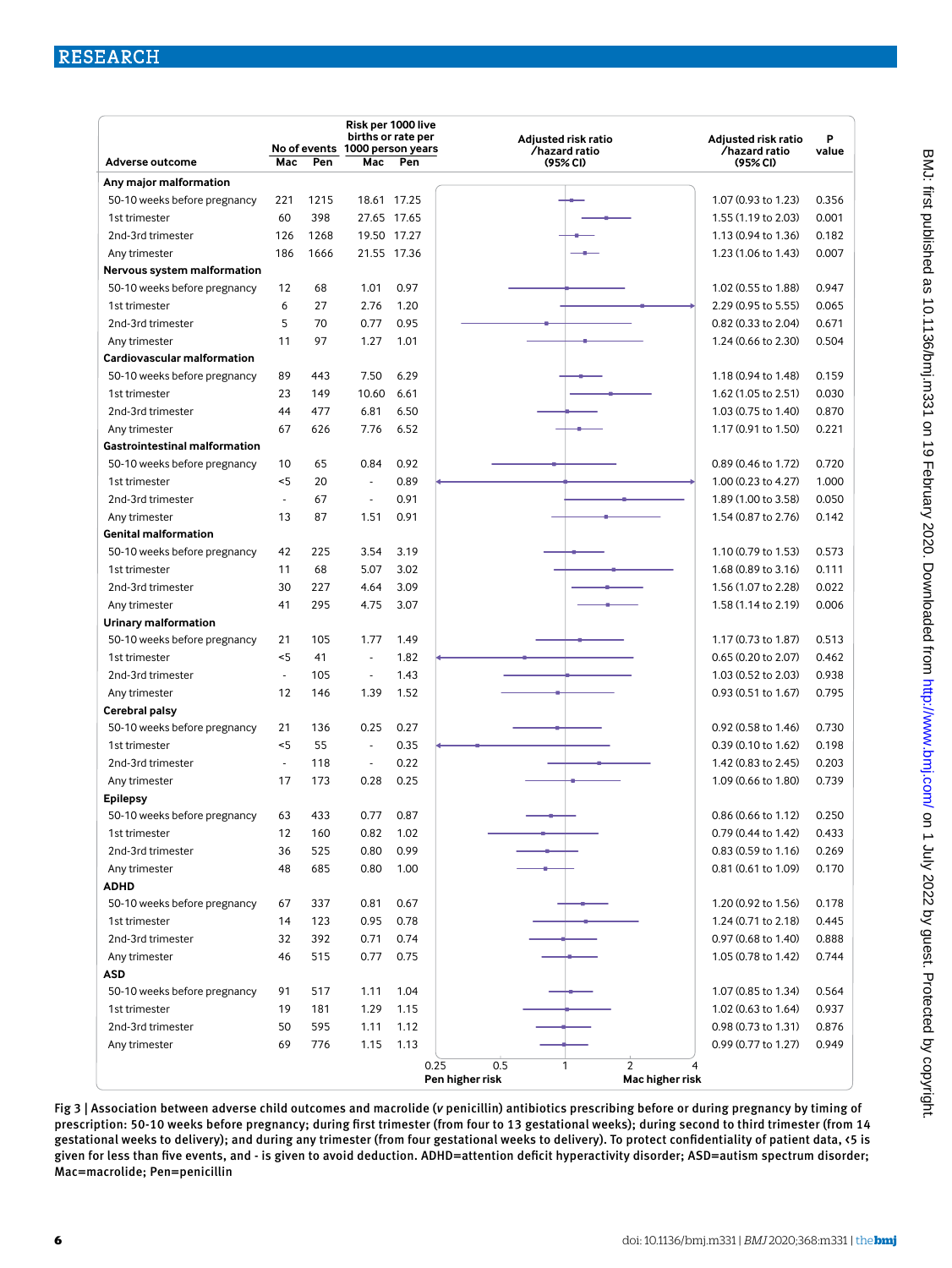trimester was associated with an increased risk of any major malformation (*v* penicillins; adjusted risk ratio 1.50, 95% confidence interval 1.13 to 1.99). Findings for clarithromycin had wide confidence intervals and analyses for azithromycin were precluded because of few events (supplementary table S8). Subgroup analyses of prescribing for less than one week were not informative because 94.7% of macrolide prescriptions were for 5-7 days (supplementary table S9). Because no correction for multiple testing was applied, we would expect three of the 62 subgroup tests to be statistically significant (at  $\alpha$ =0.05) by chance alone.

#### Sensitivity analyses

We found no associations between adverse child outcomes and macrolides (*v* penicillins) prescribed before conception (fig 3). We found no associations between any major malformation, cardiovascular malformations, or genital malformations and having siblings who were prenatally exposed to macrolides versus penicillins; however, numbers were limited for many outcomes by trimester (supplementary table S10). Sensitivity analyses restricted to mothers who were prescribed macrolides or penicillins for respiratory tract infections during pregnancy did not change the findings of the primary analyses, although the analyses were underpowered for many outcomes (fig 4 and supplementary table S11). After we adjusted for potential bias owing to outcome misclassification and live birth bias, the estimated risk ratio for any major malformation of macrolide (*v* penicillin) prescribing during the first trimester increased to 1.58 (95% confidence interval 1.22 to 2.08); the estimated risk ratio for cardiovascular malformations increased to 1.78 (1.12 to 2.80; supplementary text S3).

Post hoc exploratory analyses of associations between macrolide prescribing during the first trimester and six common specific malformations were with limited power and revealed no statistically significant results. However, we found an increased risk of hypospadias and craniosynostosis in children of mothers prescribed macrolides during the second or third trimester (supplementary table S12).

#### **Discussion**

Children of mothers prescribed macrolide antibiotics during the first trimester of pregnancy had an increased risk of any major malformation and specifically cardiovascular malformations compared with children of mothers prescribed penicillin antibiotics. These associations were not significant for prescriptions during the second or third trimester. The risk of genital malformations was increased in children of mothers prescribed macrolides compared with penicillins in any trimester, although associations were not statistically significant when prescribing was restricted to the first trimester. We found no statistically significant associations between macrolide prescribing and neurodevelopmental disorders. Assuming the associations are causal, we estimate that for every 1000 mothers prescribed macrolides instead of penicillins during the first trimester, an additional 4.1 (95% confidence interval 0.4 to 9.4) children would have cardiovascular malformations; the corresponding figures for prescriptions during any trimester and genital malformations would be 1.7 (0.4 to 3.5). Subgroup and sensitivity analyses did not change these findings.

#### Strengths and weaknesses of study

The strengths of our study include the large, population based sample of mothers and children registered with primary care in the UK. The key challenge of using observational studies is to separate the potential adverse effects of antibiotic prescribing from the effects of infection on the fetus. We addressed this challenge by comparing the children of mothers prescribed macrolides with those whose mothers were prescribed penicillins because the indications for these treatments largely overlapped (supplementary table S13). We also restricted analyses to mothers prescribed one monotherapy of either macrolides or penicillins to reduce the risk of confounding because of severe or recurrent infections. We also performed sensitivity analyses that were restricted to mothers with respiratory tract infections, which are largely caused by virus infections, to minimise the treatment benefits of the antibiotics. We adjusted for measured confounders by using propensity score matching, and evaluated the effects of unmeasured maternal characteristics by using two negative control cohorts: children of mothers prescribed macrolides or penicillins before pregnancy; and siblings of children prenatally exposed to macrolides or penicillins in the study cohort.

The increased risk of any major malformation associated with macrolide prescribing in the first trimester, but not later in pregnancy, is consistent with the critical period of fetal organogenesis; that is, from five to 13 gestational weeks for most major malformations, including cardiovascular malformations. The increased risk of genital malformations (mainly hypospadias) persisted after the first trimester, which corresponds with evidence from animal studies that genitalia development could be susceptible to insults after early pregnancy.<sup>30-32</sup> This specificity of exposure timing also points to adverse effects of macrolides rather than effects caused by unmeasured systematic differences between groups (eg, socioeconomic status or genetic factors).

A key weakness of the study is the limited power to examine treatment exposure during known critical periods for specific malformations and neurodevelopmental disorders, thereby inducing a potential dilution bias towards the null. To avoid numerous, underpowered comparisons, we grouped prescribing according to trimesters, not known critical periods (eg, 5-10 gestational weeks for cardiovascular malformations), $33$  and we categorised malformations by organ system. Jenkins and colleagues highlighted the possible effect dilution in epidemiological studies when phenotypes with different inherent susceptibilities are grouped together. $34$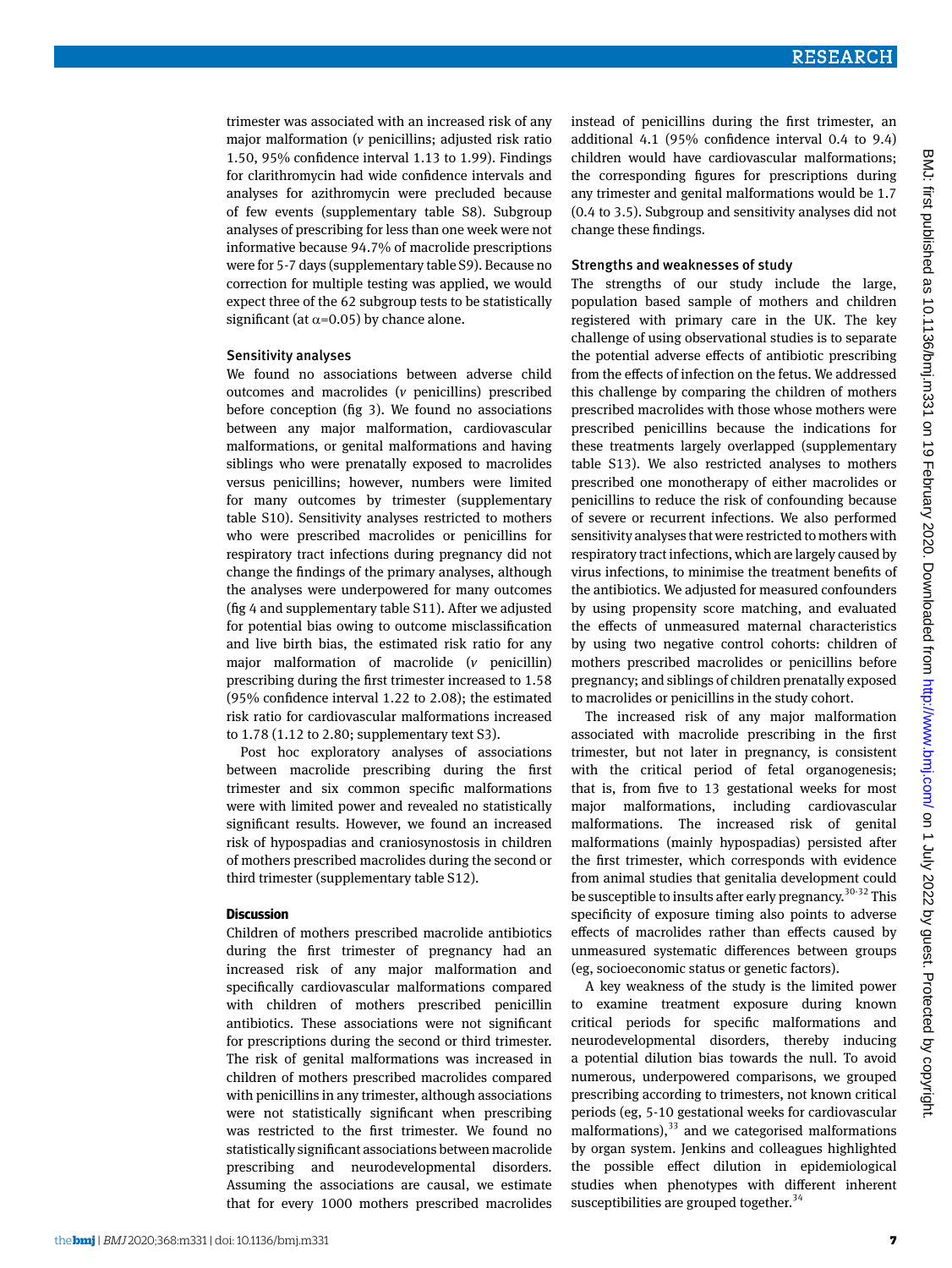|                                   |     | No of events | Risk per 1000 live<br>births or rate per<br>1000 person years |             | Adjusted risk ratio<br>/hazard ratio                                     | Adjusted risk ratio<br>/hazard ratio | P<br>value |
|-----------------------------------|-----|--------------|---------------------------------------------------------------|-------------|--------------------------------------------------------------------------|--------------------------------------|------------|
| Adverse outcome                   | Mac | Pen          | Mac                                                           | Pen         | (95% CI)                                                                 | (95% <sub>C</sub> )                  |            |
| Any major malformation            |     |              |                                                               |             |                                                                          |                                      |            |
| 1st trimester, any indication     | 60  | 398          |                                                               | 27.65 17.65 |                                                                          | 1.55 (1.19 to 2.03)                  | 0.001      |
| 1st trimester, RTIs               | 30  | 159          | 35.42 18.71                                                   |             |                                                                          | 1.81 (1.24 to 2.66)                  | 0.002      |
| 2nd-3rd trimester, any indication | 126 | 1268         |                                                               | 19.50 17.27 |                                                                          | 1.13 (0.94 to 1.36)                  | 0.182      |
| 2nd-3rd trimester, RTIs           | 43  | 462          |                                                               | 16.00 16.52 |                                                                          | 0.99 (0.73 to 1.35)                  | 0.944      |
| Cardiovascular malformation       |     |              |                                                               |             |                                                                          |                                      |            |
| 1st trimester, any indication     | 23  | 149          | 10.60                                                         | 6.61        |                                                                          | 1.62 (1.05 to 2.51)                  | 0.030      |
| 1st trimester, RTIs               | 11  | 61           | 12.99                                                         | 7.18        |                                                                          | 1.79 (0.94 to 3.38)                  | 0.075      |
| 2nd-3rd trimester, any indication | 44  | 477          | 6.81                                                          | 6.50        |                                                                          | 1.03 (0.75 to 1.40)                  | 0.870      |
| 2nd-3rd trimester, RTIs           | 16  | 187          | 5.95                                                          | 6.69        |                                                                          | 0.91 (0.55 to 1.52)                  | 0.723      |
| <b>Genital malformation</b>       |     |              |                                                               |             |                                                                          |                                      |            |
| 1st trimester, any indication     | 11  | 68           | 5.07                                                          | 3.02        |                                                                          | 1.68 (0.89 to 3.16)                  | 0.111      |
| 1st trimester, RTIs               | 9   | 26           | 10.63                                                         | 3.06        |                                                                          | 3.30 (1.56 to 6.99)                  | 0.002      |
| 2nd-3rd trimester, any indication | 30  | 227          | 4.64                                                          | 3.09        |                                                                          | 1.56 (1.07 to 2.28)                  | 0.022      |
| 2nd-3rd trimester, RTIs           | 10  | 72           | 3.72                                                          | 2.57        |                                                                          | 1.49 (0.77 to 2.89)                  | 0.235      |
| <b>ASD</b>                        |     |              |                                                               |             |                                                                          |                                      |            |
| 1st trimester, any indication     | 19  | 181          | 1.29                                                          | 1.15        |                                                                          | 1.02 (0.63 to 1.64)                  | 0.937      |
| 1st trimester, RTIs               | 6   | 80           | 1.04                                                          | 1.29        |                                                                          | 0.75 (0.33 to 1.71)                  | 0.491      |
| 2nd-3rd trimester, any indication | 50  | 595          | 1.11                                                          | 1.12        |                                                                          | 0.98 (0.73 to 1.31)                  | 0.876      |
| 2nd-3rd trimester, RTIs           | 14  | 195          | 0.76                                                          | 0.95        |                                                                          | 0.78 (0.45 to 1.34)                  | 0.368      |
|                                   |     |              |                                                               |             | $\mathfrak{p}$<br>0.5<br>0.25<br>4<br>Pen higher risk<br>Mac higher risk |                                      |            |

Fig 4 | Association between adverse child outcomes and macrolide (*v* penicillin) prescribing during pregnancy for any indication (main analyses) and restricted to mothers in whom antibiotics were prescribed for respiratory tract infections by timing of prescription: during first trimester (from four to 13 gestational weeks); and during second to third trimester (from 14 gestational weeks to delivery). To protect confidentiality of patient data and to be concise, outcomes are only given when all four analyses had at least five events in macrolides group. ASD=autism spectrum disorder; Mac=macrolide; Pen=penicillin; RTI=respiratory tract infection

> A further limitation is that we analysed antibiotic prescribing as our main exposure, not dispensing or use, which were not recorded in the database. Additionally, compliance rates with erythromycin treatment could be lower than those for penicillin because of its gastrointestinal side effects. However, more untreated maternal infections in the macrolide group are unlikely to explain our findings because a sensitivity analysis restricted to respiratory tract infections showed similar results.<sup>35</sup> We also quantified the potential underestimation of our findings because of outcome misclassification and live birth bias. Although unmeasured confounders exist, the negative control analyses based on prescribing before conception and outcomes in siblings did not change our results. Our algorithm to estimate the start date of pregnancy probably overestimated the duration of pregnancy in a small proportion of pregnancies (supplementary text S1).

## Comparison with other studies

A study that used the Swedish birth registry found a similar magnitude of effect between first trimester erythromycin prescribing (compared with all live born) and major cardiovascular malformations.36 However, most other studies reported no association between the use of macrolides during the first trimester or during the whole pregnancy and major malformations (supplementary table S14). One reason could be a dilution effect because of macrolide prescribing outside the period of organogenesis. $^{23}$  This finding is especially of concern when a considerable proportion (more than one third in our study, 36%) of first trimester macrolides were prescribed very early in pregnancy (before four gestational weeks), probably before pregnancy had been detected in most cases.<sup>3</sup> Another explanation is lack of power; five out of nine previous studies reported up to 15 malformations in macrolide groups.

## Implications

The potential mechanisms for the association between adverse child outcomes and prenatal macrolide treatment were discussed after findings from the ORACLE II trial were published. $37$  One of the pathways hypothesised was the arrhythmic effect of macrolides, which is thought to induce increased risks of cardiovascular events and mortality in high risk adults.<sup>7 8</sup> Experimentally, the arrhythmic effect of certain drugs can lead to fetal hypoxia, and might underlie the association between macrolide prescribing during pregnancy and increased risks of malformations.13 38 Animal studies of clarithromycin and azithromycin reported a high risk of embryotoxicity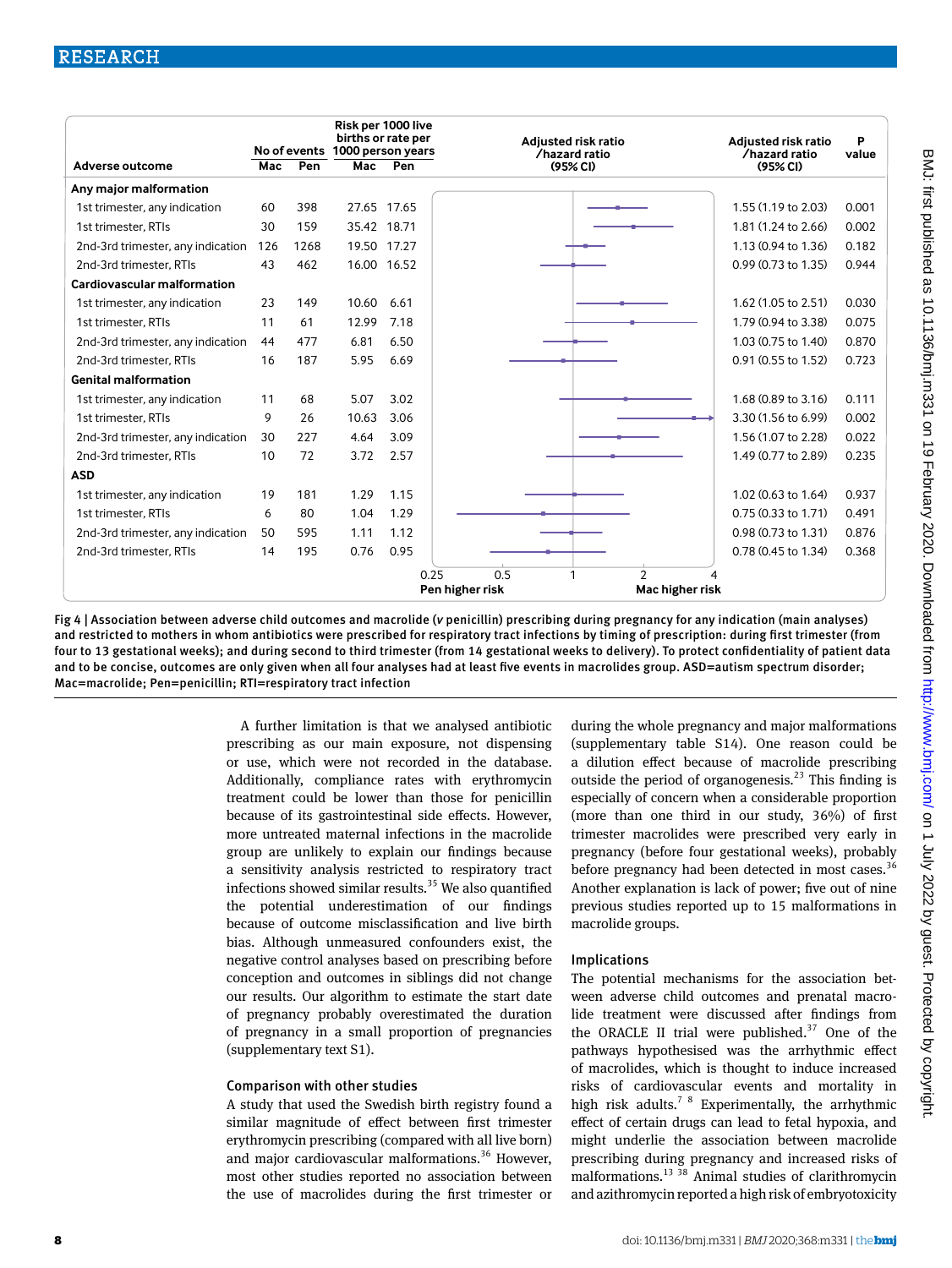(including fetal growth restriction and death) and teratogenicity that were dose dependent.<sup>2 14 39</sup>

We found no evidence of an association between neurodevelopmental disorders and macrolide prescribing during pregnancy, in contrast to previous studies. $37/40$  Our finding of no association might be because of the multifactorial causes of neurodevelopmental disorders. For example, 70% of cerebral palsy cases are considered to have non-genetic causes, whereas 60-70% of epilepsy, attention deficit hyperactivity disorder, and autism spectrum disorder cases are attributable to genetic factors.  $41-44$  The critical period for cerebral palsy could also be restricted (eg, third trimester for spastic cerebral palsy). $45$  In the ORACLE II trial, an increased risk of cerebral palsy was found in children of mothers with spontaneous preterm labour, in whom erythromycin was prescribed at a median of 31 gestational weeks. $37$ 

The increased risks of major malformations found in this study and in the study by Källén and colleagues<sup>36</sup> provide evidence that macrolide prescribing during pregnancy warrants caution. If the associations are causal, we estimate that an additional 4.1 (95% confidence interval 0.4 to 9.4) children with cardiovascular malformations and 1.7 (0.4 to 3.5) children with genital malformations would occur for every 1000 children exposed to macrolides instead of penicillins in the first trimester or in any trimester, respectively. Drug safety leaflets should report that there is uncertainty about the safety of macrolides, including erythromycin, and recommend use of alternative antibiotics when feasible until further research is available. Given the widespread use of macrolides during pregnancy, an urgent need exists for international collaboration. We need to bring together existing datasets for large scale analyses of high quality trials and observational cohorts that have accurate measurements of treatments and child outcomes. Analyses should prespecify treatment exposure periods based on gestational days when hazards are likely to impact on organogenesis for specific malformations or on neurodevelopmental outcomes.

#### Conclusions

This population based analysis showed that prescribing macrolide antibiotics rather than penicillin antibiotics during the first trimester of pregnancy was associated with an increased risk of any major malformation and specifically cardiovascular malformation. We also found an increased risk of genital malformations associated with macrolide prescribing in any trimester. These findings call for cautious use of macrolides during pregnancy. Drug safety leaflets should report that there are concerns about the safety of macrolides, including erythromycin, and recommend the use of alternative antibiotics when feasible until further research is available.

We thank the reviewers for their time and expertise, which helped to improve the manuscript.

Contributors: All authors were involved in the conception of the research question and designed the protocol. HF did the statistical analysis. HF, LL, and RG designed the tables, figures, and appendices. HF prepared the initial drafts of the manuscript, with input from LL, RG, and FOC. FOC validated the cerebral palsy cases. All authors critically reviewed and approved the final version of the manuscript. RG and LL are the guarantors. The corresponding author attests that all listed authors meet authorship criteria and that no others meeting the criteria have been omitted.

Funding: HF received funding from Child Health Research CIO (CHR CIO) Trust and China Scholarship Council (grant reference No 201606100058). RG receives funding from Health Data Research UK. This work was supported by the National Institute for Health Research. Funders were not involved in the design and conduct of the study; collection, management, analysis, or interpretation of the data; and preparation, review, or approval of the manuscript.

Competing interests: All authors have completed the ICMJE uniform disclosure form at [www.icmje.org/coi\\_disclosure.pdf](http://www.icmje.org/coi_disclosure.pdf) and declare: support from the Child Health Research CIO (CHR CIO) Trust, China Scholarship Council, Health Data Research UK, and the National Institute for Health Research for the submitted work; no financial relationships with any organisations that might have an interest in the submitted work in the previous three years; no other relationships or activities that could appear to have influenced the submitted work.

Ethical approval: This study was approved by the University College London Research Ethics Committee (14569.001).

Data sharing: No additional data available.

The lead author (HF) affirms that the manuscript is an honest, accurate, and transparent account of the study being reported; that no important aspects of the study have been omitted; and that any discrepancies from the study as registered have been explained.

Dissemination to participants and related patient and public communities: The results of the research will be disseminated to the public through broadcasts, popular science articles, and newspapers.

This is an Open Access article distributed in accordance with the terms of the Creative Commons Attribution (CC BY 4.0) license, which permits others to distribute, remix, adapt and build upon this work, for commercial use, provided the original work is properly cited. See: <http://creativecommons.org/licenses/by/4.0/>.

- 1 Petersen I, Gilbert R, Evans S, Ridolfi A, Nazareth I. Oral antibiotic prescribing during pregnancy in primary care: UK population-based study. *J Antimicrob Chemother* 2010;65:2238-46. doi:10.1093/jac/ dkq307
- 2 Briggs GG, Freeman RK. *Drugs in Pregnancy and Lactation.* 11th ed. Wolters Kluwer, 2017.
- 3 Crider KS, Cleves MA, Reefhuis J, Berry RJ, Hobbs CA, Hu DJ. Antibacterial medication use during pregnancy and risk of birth defects: National Birth Defects Prevention Study. *Arch Pediatr Adolesc Med* 2009;163:978-85. doi:10.1001/ archpediatrics.2009.188
- The Swedish Medical Products Agency. [Erythromycin should be avoided during early pregnancy]. 2006. [https://lakemedelsverket.se/](https://lakemedelsverket.se/Alla-nyheter/NYHETER-2005/Erytromycin-bor-undvikas-under-tidig-graviditet/) [Alla-nyheter/NYHETER-2005/Erytromycin-bor-undvikas-under-tidig](https://lakemedelsverket.se/Alla-nyheter/NYHETER-2005/Erytromycin-bor-undvikas-under-tidig-graviditet/)[graviditet/.](https://lakemedelsverket.se/Alla-nyheter/NYHETER-2005/Erytromycin-bor-undvikas-under-tidig-graviditet/)
- 5 The Swedish Medical Products Agency. *Public Assessment Report Scientific discussion: Erythromycin ELC (SE/H/1486/01/DC).* The Swedish Medical Products Agency, 2015.
- 6 Joint Formulary Committee Great Britain. *British National Formulary.* Pharmaceutical Press, 2019.
- US Food and Drug Administration. FDA Drug Safety Communication: Azithromycin (Zithromax or Zmax) and the risk of potentially fatal heart rhythms. 2013. [https://www.fda.gov/drugs/drug-safety-and](https://www.fda.gov/drugs/drug-safety-and-availability/fda-drug-safety-communication-azithromycin-zithromax-or-zmax-and-risk-potentially-fatal-heart)[availability/fda-drug-safety-communication-azithromycin-zithromax](https://www.fda.gov/drugs/drug-safety-and-availability/fda-drug-safety-communication-azithromycin-zithromax-or-zmax-and-risk-potentially-fatal-heart)[or-zmax-and-risk-potentially-fatal-heart.](https://www.fda.gov/drugs/drug-safety-and-availability/fda-drug-safety-communication-azithromycin-zithromax-or-zmax-and-risk-potentially-fatal-heart)
- 8 US Food and Drug Administration. FDA Drug Safety Communication: FDA review finds additional data supports the potential for increased long-term risks with antibiotic clarithromycin (Biaxin) in patients with heart disease. 2018. [https://www.fda.gov/drugs/drug-safety](https://www.fda.gov/drugs/drug-safety-and-availability/fda-drug-safety-communication-fda-review-finds-additional-data-supports-potential-increased-long)[and-availability/fda-drug-safety-communication-fda-review-finds](https://www.fda.gov/drugs/drug-safety-and-availability/fda-drug-safety-communication-fda-review-finds-additional-data-supports-potential-increased-long)[additional-data-supports-potential-increased-long](https://www.fda.gov/drugs/drug-safety-and-availability/fda-drug-safety-communication-fda-review-finds-additional-data-supports-potential-increased-long)
- Wong AYS, Chan EW, Anand S, Worsley AJ, Wong ICK. Managing cardiovascular risk of macrolides: systematic review and metaanalysis. *Drug Saf* 2017;40:663-77. doi:10.1007/s40264-017- 0533-2
- 10 Cheng YJ, Nie XY, Chen XM. et al, The role of macrolide antibiotics in increasing cardiovascular risk. *J Am Coll Cardiol* 2015;66:2173-84. doi:10.1016/j.jacc.2015.09.029
- 11 Fan H, Li L, Wijlaars L, Gilbert RE. Associations between use of macrolide antibiotics during pregnancy and adverse child outcomes: a systematic review and meta-analysis. *PLoS One* 2019;14:e0212212. doi:10.1371/journal.pone.0212212